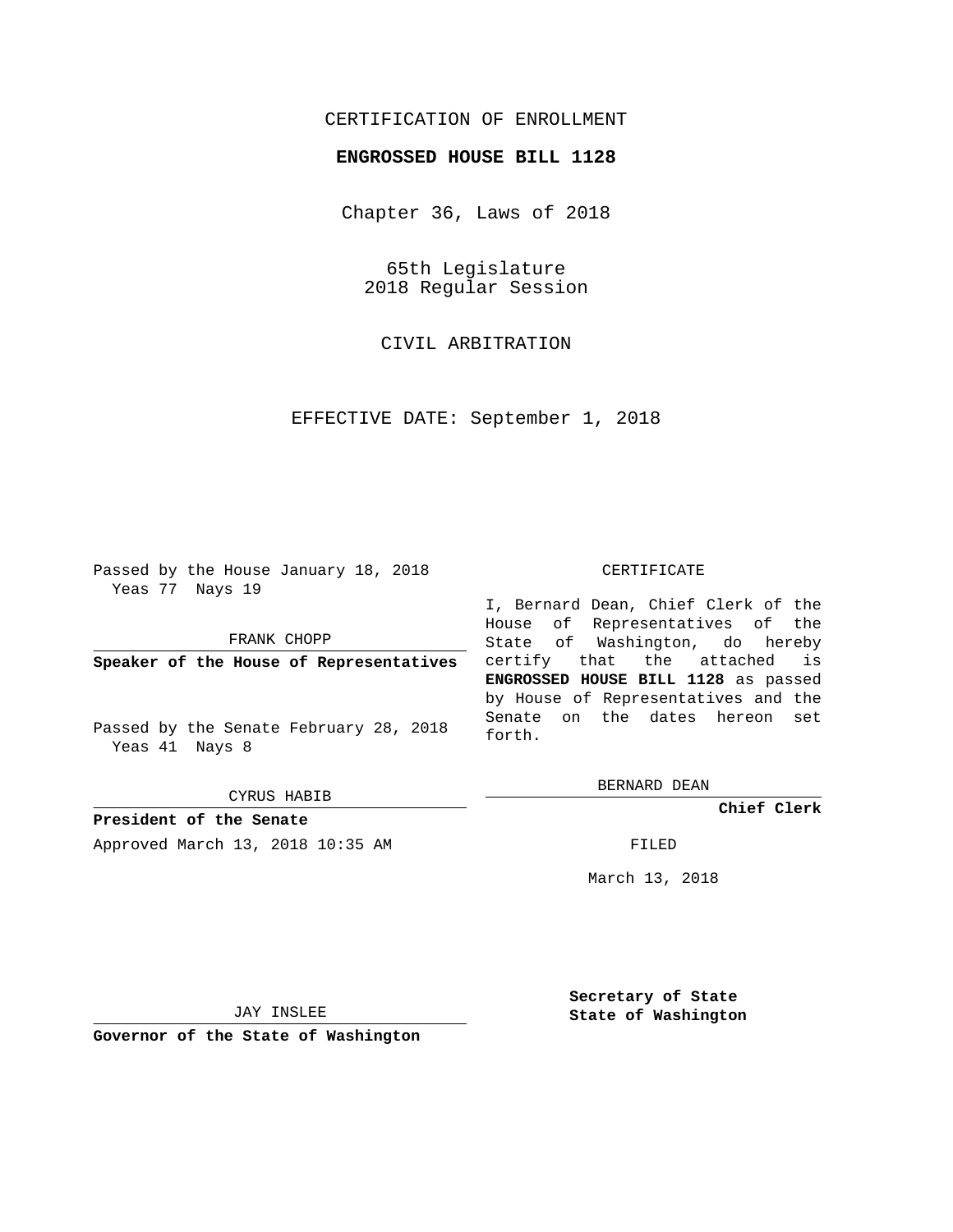## **ENGROSSED HOUSE BILL 1128**

Passed Legislature - 2018 Regular Session

**State of Washington 65th Legislature 2017 Regular Session**

**By** Representatives Shea, Jinkins, Holy, Sawyer, Kilduff, Nealey, Hansen, McCaslin, Fitzgibbon, Ormsby, and Haler

Read first time 01/12/17. Referred to Committee on Judiciary.

 AN ACT Relating to civil arbitration; amending RCW 7.06.010, 7.06.020, 7.06.040, 7.06.050, and 36.18.016; adding new sections to chapter 7.06 RCW; creating a new section; and providing an effective 4 date.

5 BE IT ENACTED BY THE LEGISLATURE OF THE STATE OF WASHINGTON:

6 **Sec. 1.** RCW 7.06.010 and 2005 c 472 s 1 are each amended to read 7 as follows:

 In counties with a population of more than one hundred thousand, 9 ((mandatory)) arbitration of civil actions under this chapter shall be required. In counties with a population of one hundred thousand or less, the superior court of the county, by majority vote of the judges thereof, or the county legislative authority may authorize 13 ((mandatory)) arbitration of civil actions under this chapter.

14 **Sec. 2.** RCW 7.06.020 and 2005 c 472 s 2 are each amended to read 15 as follows:

 (1) All civil actions, except for appeals from municipal or district courts, which are at issue in the superior court in counties which have authorized arbitration, where the sole relief sought is a money judgment, and where no party asserts a claim in excess of fifteen thousand dollars, or if approved by the superior court of a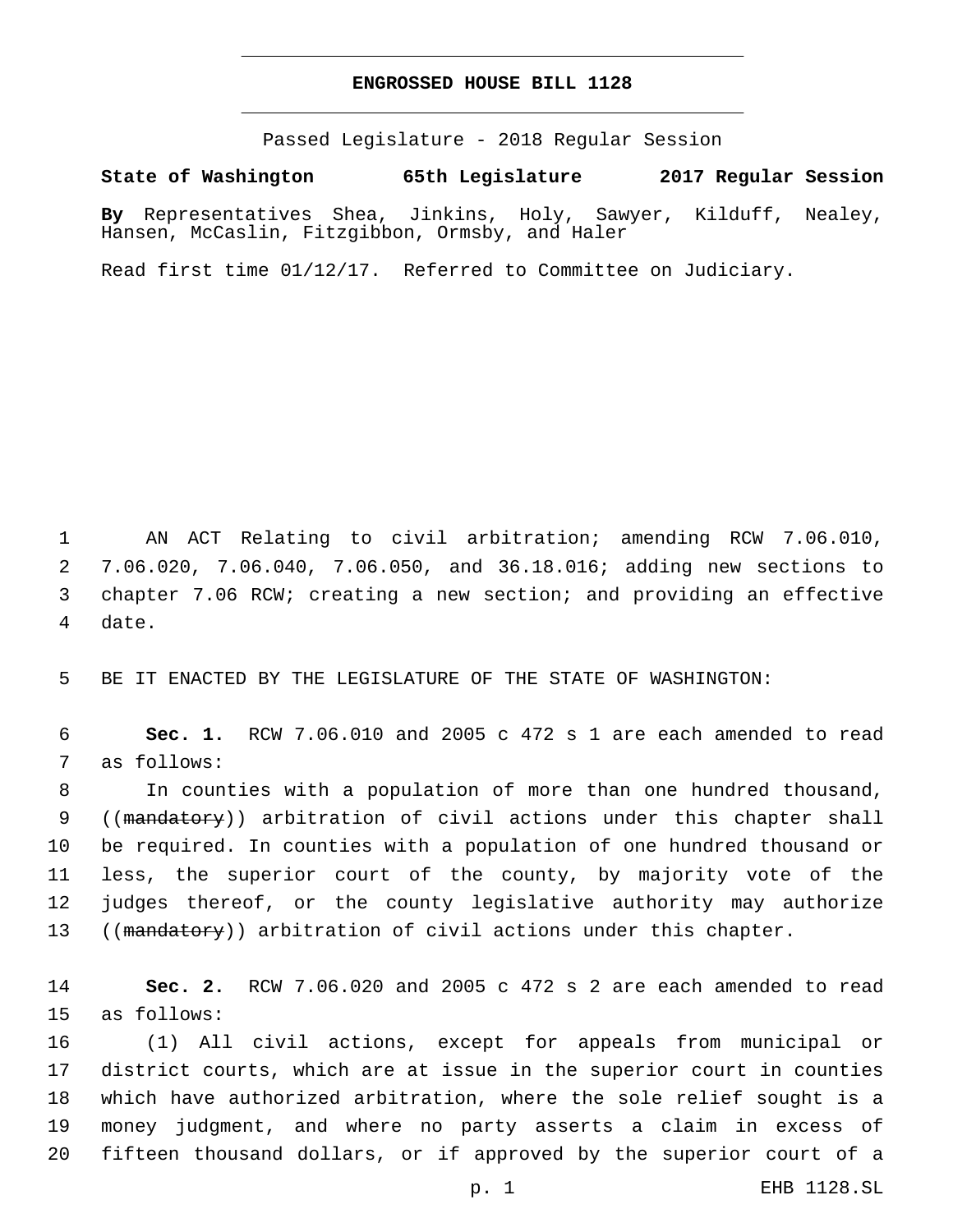county by two-thirds or greater vote of the judges thereof, up to 2 ((fifty)) one-hundred thousand dollars, exclusive of interest and 3 costs, are subject to ((mandatory)) civil arbitration.

 (2) If approved by majority vote of the superior court judges of a county which has authorized arbitration, all civil actions which are at issue in the superior court in which the sole relief sought is the establishment, termination, or modification of maintenance or child support payments are subject to mandatory arbitration. The arbitrability of any such action shall not be affected by the amount 10 or number of payments involved.

 NEW SECTION. **Sec. 3.** A new section is added to chapter 7.06 RCW 12 to read as follows:

 The arbitrator shall set the time, date, and place of the hearing and shall give reasonable notice of the hearing date to the parties. Except by stipulation or for good cause shown, the hearing shall be scheduled to take place not sooner than twenty-one days, nor later than seventy-five days, from the date of the assignment of the case to the arbitrator. The hearing shall take place in appropriate 19 facilities provided or authorized by the court.

 NEW SECTION. **Sec. 4.** A new section is added to chapter 7.06 RCW 21 to read as follows:

 After the assignment of a case to the arbitrator, a party may conduct discovery as follows: (1) Request from the arbitrator an examination under CR 35; (2) request admissions from a party under CR 36; and (3) take the deposition of another party. A party may request additional discovery from the arbitrator, including interrogatories, and the arbitrator will allow additional discovery only as reasonably 28 necessary.

 **Sec. 5.** RCW 7.06.040 and 1987 c 212 s 102 are each amended to read as follows:30

 (1) The appointment of arbitrators shall be prescribed by rules adopted by the supreme court. An arbitrator must be a member of the state bar association who has been admitted to the bar for a minimum 34 of five years or who is a retired judge.

 (2)(a) A person may not serve as an arbitrator unless the person has completed a minimum of three credits of Washington state bar association approved continuing legal education credits on the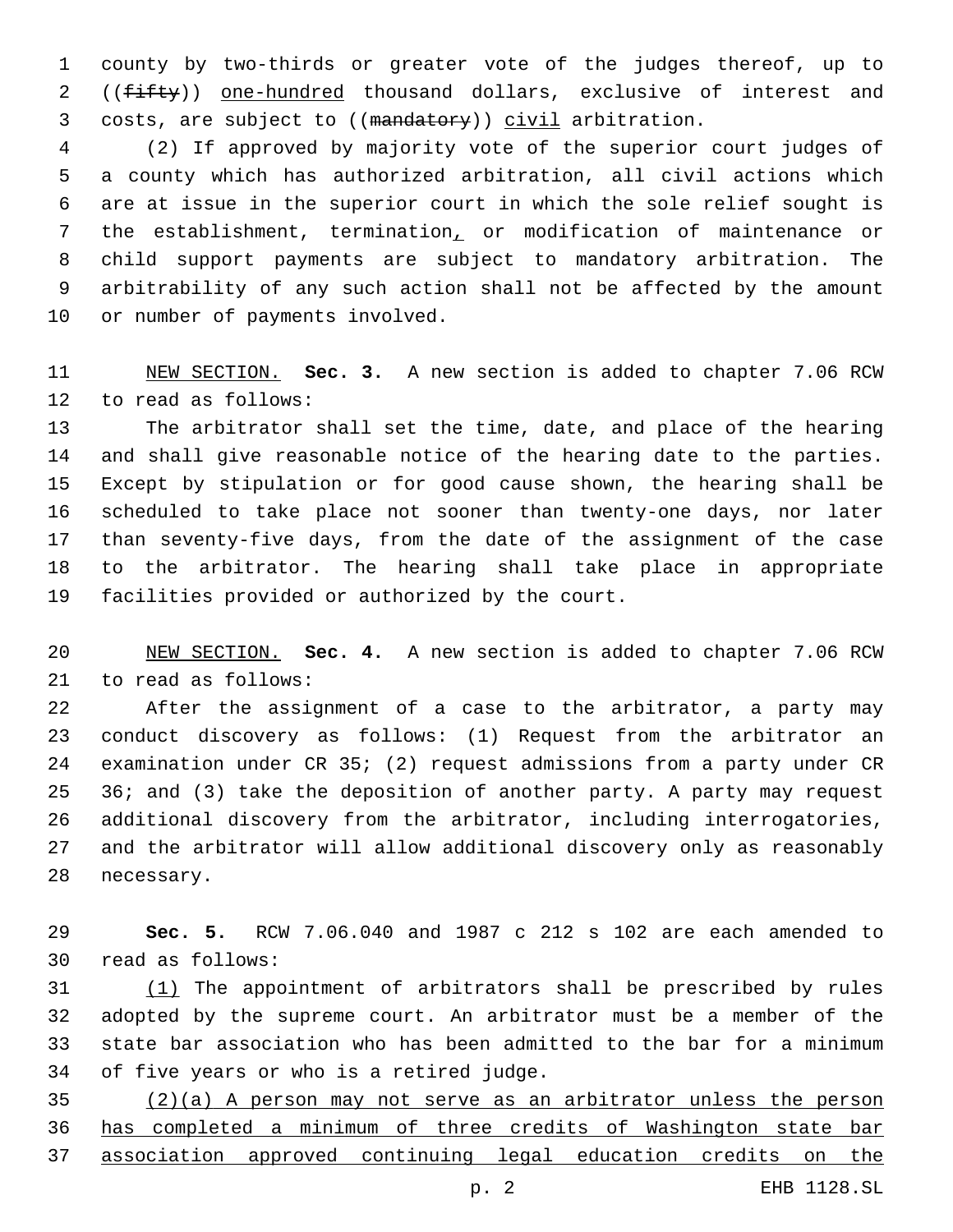professional and ethical consideration for serving as an arbitrator. A person serving as an arbitrator must file a declaration or affidavit stating or certifying to the appointing court that the 4 person is in compliance with this section.

 (b) The superior court judge or judges in any county may choose to waive the requirements of this subsection (2) for arbitrators who have acted as an arbitrator five or more times previously.

 (3) The parties may stipulate to a nonlawyer arbitrator. The supreme court may prescribe by rule additional qualifications of 10 arbitrators.

 (4) Arbitrators shall be compensated in the same amount and manner as judges pro tempore of the superior court.

 **Sec. 6.** RCW 7.06.050 and 2011 c 336 s 164 are each amended to 14 read as follows:

 (1) Following a hearing as prescribed by court rule, the arbitrator shall file his or her decision and award with the clerk of the superior court, together with proof of service thereof on the parties. Within twenty days after such filing, any aggrieved party may file with the clerk a written notice of appeal and request for a trial de novo in the superior court on all issues of law and fact. The notice must be signed by the party. Such trial de novo shall thereupon be held, including a right to jury, if demanded.

 (a) Up to thirty days prior to the actual date of a trial de novo, a nonappealing party may serve upon the appealing party a 25 written offer of compromise.

 (b) In any case in which an offer of compromise is not accepted by the appealing party within ten calendar days after service thereof, for purposes of MAR 7.3, the amount of the offer of compromise shall replace the amount of the arbitrator's award for determining whether the party appealing the arbitrator's award has failed to improve that party's position on the trial de novo.

 (c) A postarbitration offer of compromise shall not be filed or communicated to the court or the trier of fact until after judgment on the trial de novo, at which time a copy of the offer of compromise shall be filed for purposes of determining whether the party who appealed the arbitrator's award has failed to improve that party's position on the trial de novo, pursuant to MAR 7.3.

 (2) If no appeal has been filed at the expiration of twenty days following filing of the arbitrator's decision and award, a judgment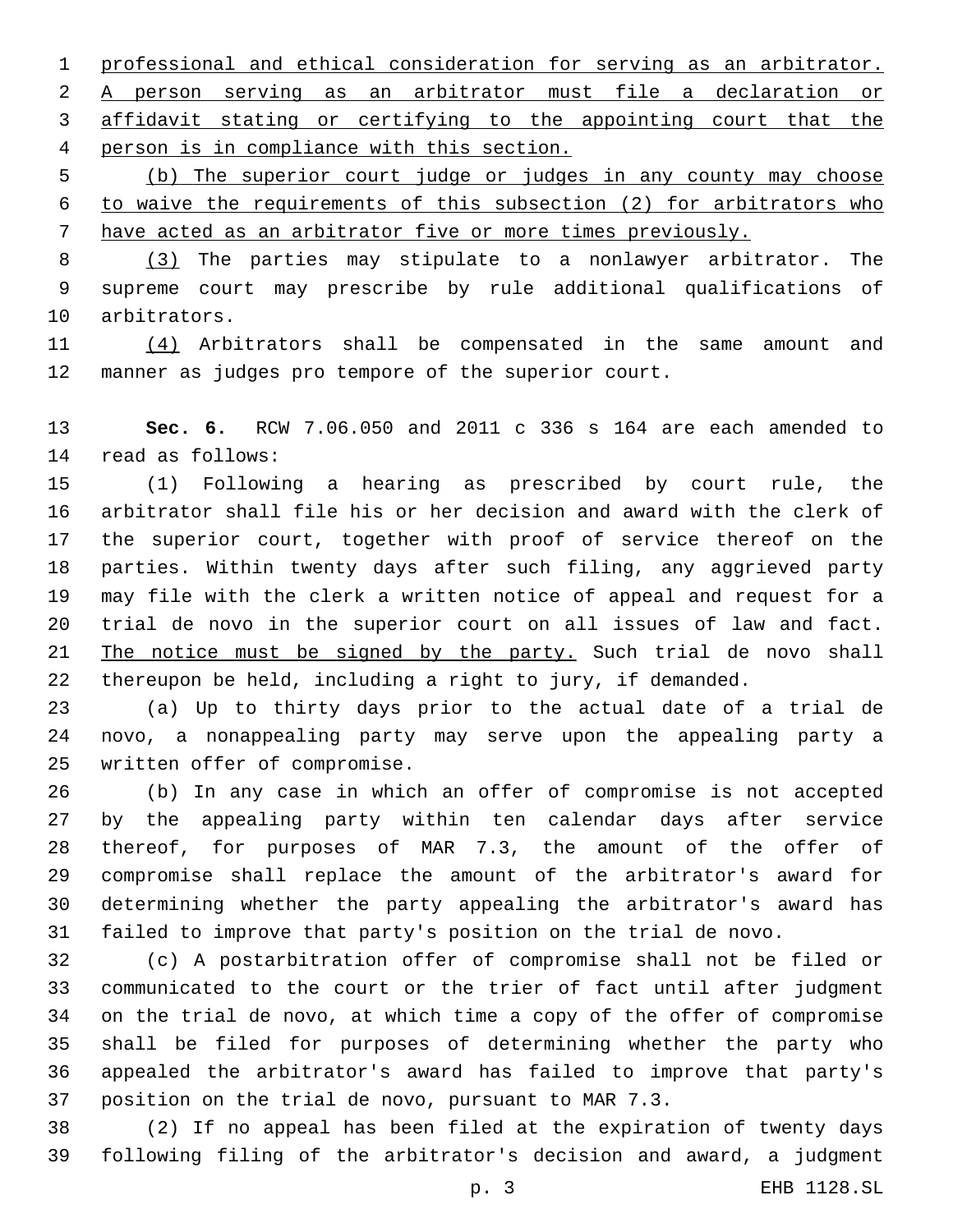shall be entered and may be presented to the court by any party, on notice, which judgment when entered shall have the same force and 3 effect as judgments in civil actions.

 **Sec. 7.** RCW 36.18.016 and 2016 c 74 s 4 are each amended to read 5 as follows:

 (1) Revenue collected under this section is not subject to 7 division under RCW 36.18.025 or 27.24.070.

 (2)(a) For the filing of a petition for modification of a decree of dissolution or paternity, within the same case as the original action, and any party filing a counterclaim, cross-claim, or third- party claim in any such action, a fee of thirty-six dollars must be 12 paid.

 (b) The party filing the first or initial petition for dissolution, legal separation, or declaration concerning the validity of marriage shall pay, at the time and in addition to the filing fee required under RCW 36.18.020, a fee of fifty-four dollars. The clerk of the superior court shall transmit monthly forty-eight dollars of the fifty-four dollar fee collected under this subsection to the state treasury for deposit in the domestic violence prevention account. The remaining six dollars shall be retained by the county for the purpose of supporting community-based domestic violence services within the county, except for five percent of the six dollars, which may be retained by the court for administrative purposes. On or before December 15th of each year, the county shall report to the department of social and health services revenues associated with this section and community-based domestic violence services expenditures. The department of social and health services shall develop a reporting form to be utilized by counties for uniform 29 reporting purposes.

 (3)(a) The party making a demand for a jury of six in a civil action shall pay, at the time, a fee of one hundred twenty-five dollars; if the demand is for a jury of twelve, a fee of two hundred fifty dollars. If, after the party demands a jury of six and pays the required fee, any other party to the action requests a jury of twelve, an additional one hundred twenty-five dollar fee will be required of the party demanding the increased number of jurors.

 (b) Upon conviction in criminal cases a jury demand charge of one hundred twenty-five dollars for a jury of six, or two hundred fifty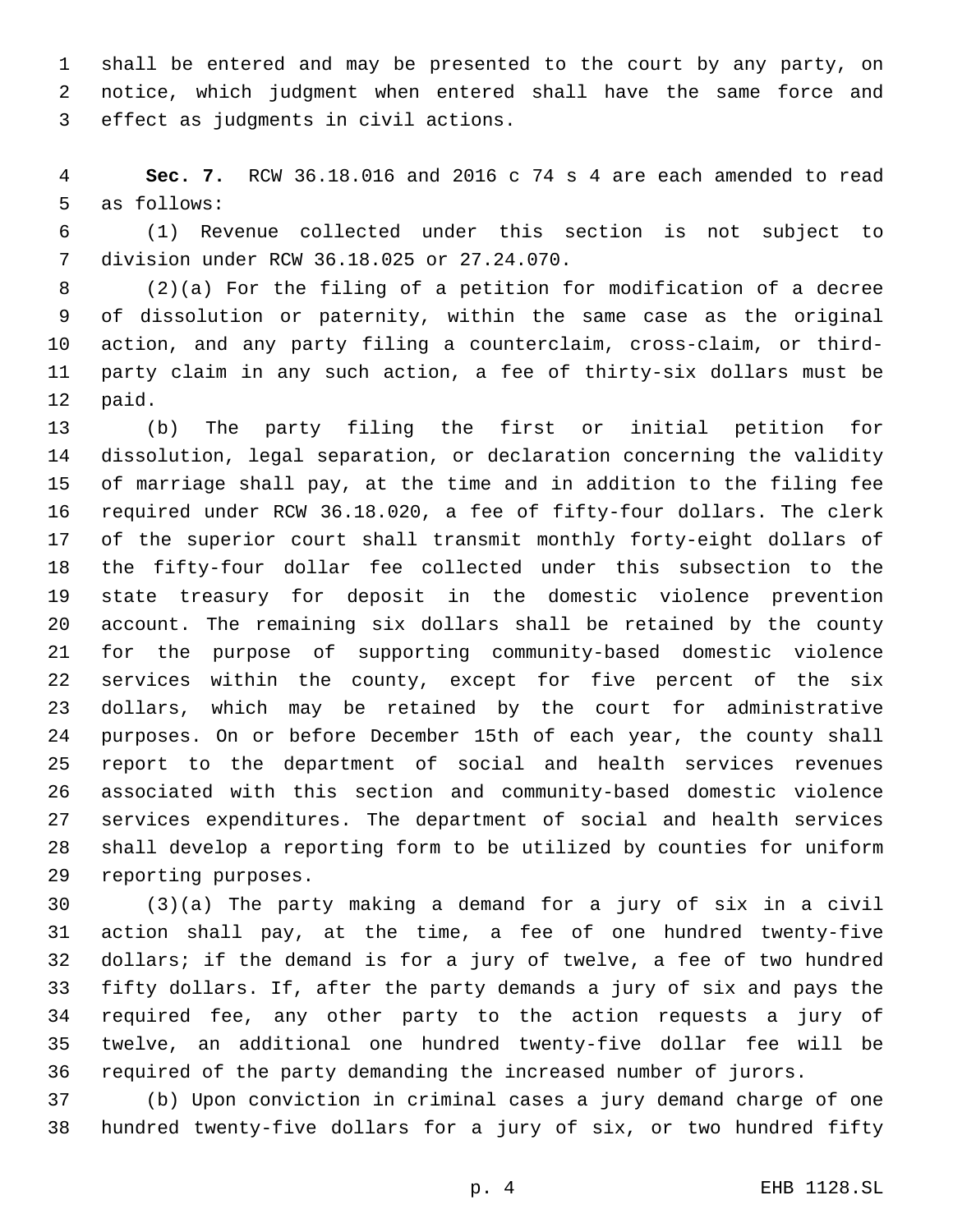dollars for a jury of twelve may be imposed as costs under RCW 10.46.190.2

 (4) For preparing a certified copy of an instrument on file or of record in the clerk's office, for the first page or portion of the first page, a fee of five dollars, and for each additional page or portion of a page, a fee of one dollar must be charged. For authenticating or exemplifying an instrument, a fee of two dollars for each additional seal affixed must be charged. For preparing a copy of an instrument on file or of record in the clerk's office without a seal, a fee of fifty cents per page must be charged. When copying a document without a seal or file that is in an electronic format, a fee of twenty-five cents per page must be charged. For copies made on a compact disc, an additional fee of twenty dollars 14 for each compact disc must be charged.

 (5) For executing a certificate, with or without a seal, a fee of 16 two dollars must be charged.

 (6) For a garnishee defendant named in an affidavit for garnishment and for a writ of attachment, a fee of twenty dollars 19 must be charged.

 (7) For filing a supplemental proceeding, a fee of twenty dollars 21 must be charged.

 (8) For approving a bond, including justification on the bond, in other than civil actions and probate proceedings, a fee of two 24 dollars must be charged.

 (9) For the issuance of a certificate of qualification and a certified copy of letters of administration, letters testamentary, or letters of guardianship, there must be a fee of five dollars.

 (10) For the preparation of a passport application, the clerk may collect an execution fee as authorized by the federal government.

 (11) For clerk's services such as performing historical searches, compiling statistical reports, and conducting exceptional record searches, the clerk may collect a fee not to exceed thirty dollars 33 per hour.

 (12) For processing ex parte orders, the clerk may collect a fee 35 of thirty dollars.

 (13) For duplicated recordings of court's proceedings there must be a fee of ten dollars for each audiotape and twenty-five dollars for each video or other electronic storage medium.

 (14) For registration of land titles, Torrens Act, under RCW 65.12.780, a fee of twenty dollars must be charged.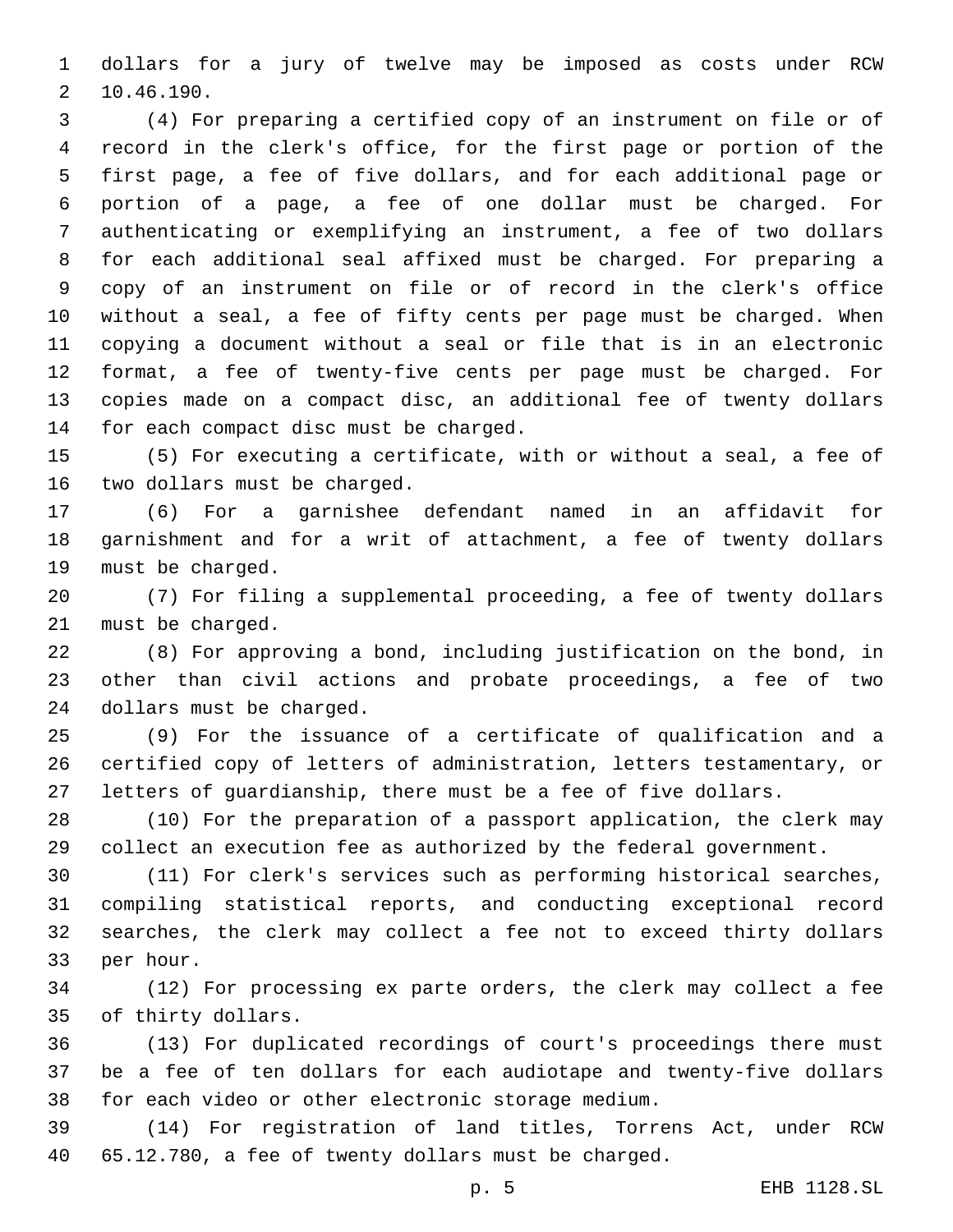(15) For the issuance of extension of judgment under RCW 6.17.020 and chapter 9.94A RCW, a fee of two hundred dollars must be charged. When the extension of judgment is at the request of the clerk, the two hundred dollar charge may be imposed as court costs under RCW 5 10.46.190.

6 (16) A facilitator surcharge of up to twenty dollars must be 7 charged as authorized under RCW 26.12.240.

8 (17) For filing an adjudication claim under RCW 90.03.180, a fee 9 of twenty-five dollars must be charged.

10 (18) For filing a claim of frivolous lien under RCW 60.04.081, a 11 fee of thirty-five dollars must be charged.

12 (19) For preparation of a change of venue, a fee of twenty 13 dollars must be charged by the originating court in addition to the 14 per page charges in subsection (4) of this section.

 (20) A service fee of five dollars for the first page and one dollar for each additional page must be charged for receiving faxed documents, pursuant to Washington state rules of court, general rule 18 17.

19 (21) For preparation of clerk's papers under RAP 9.7, a fee of 20 fifty cents per page must be charged.

21 (22) For copies and reports produced at the local level as 22 permitted by RCW 2.68.020 and supreme court policy, a variable fee 23 must be charged.

24 (23) Investment service charge and earnings under RCW 36.48.090 25 must be charged.

26 (24) Costs for nonstatutory services rendered by clerk by 27 authority of local ordinance or policy must be charged.

28 (25) For filing a request for ((mandatory)) civil arbitration, a 29 filing fee may be assessed against the party filing a statement of 30 arbitrability not to exceed two hundred ((twenty)) fifty dollars as 31 established by authority of local ordinance. Two hundred twenty 32 dollars of this charge shall be used ((solely)) to offset the cost of 33 the ((mandatory)) civil arbitration program. Thirty dollars of each 34 fee collected under this subsection must be used for indigent defense 35 services.

36 (26) For filing a request for trial de novo of ((an)) a civil 37 arbitration award, a fee not to exceed (( $\text{two}$ )) four hundred (( $\text{f\text{-}if\text{ty}}$ )) 38 dollars as established by authority of local ordinance must be 39 charged.